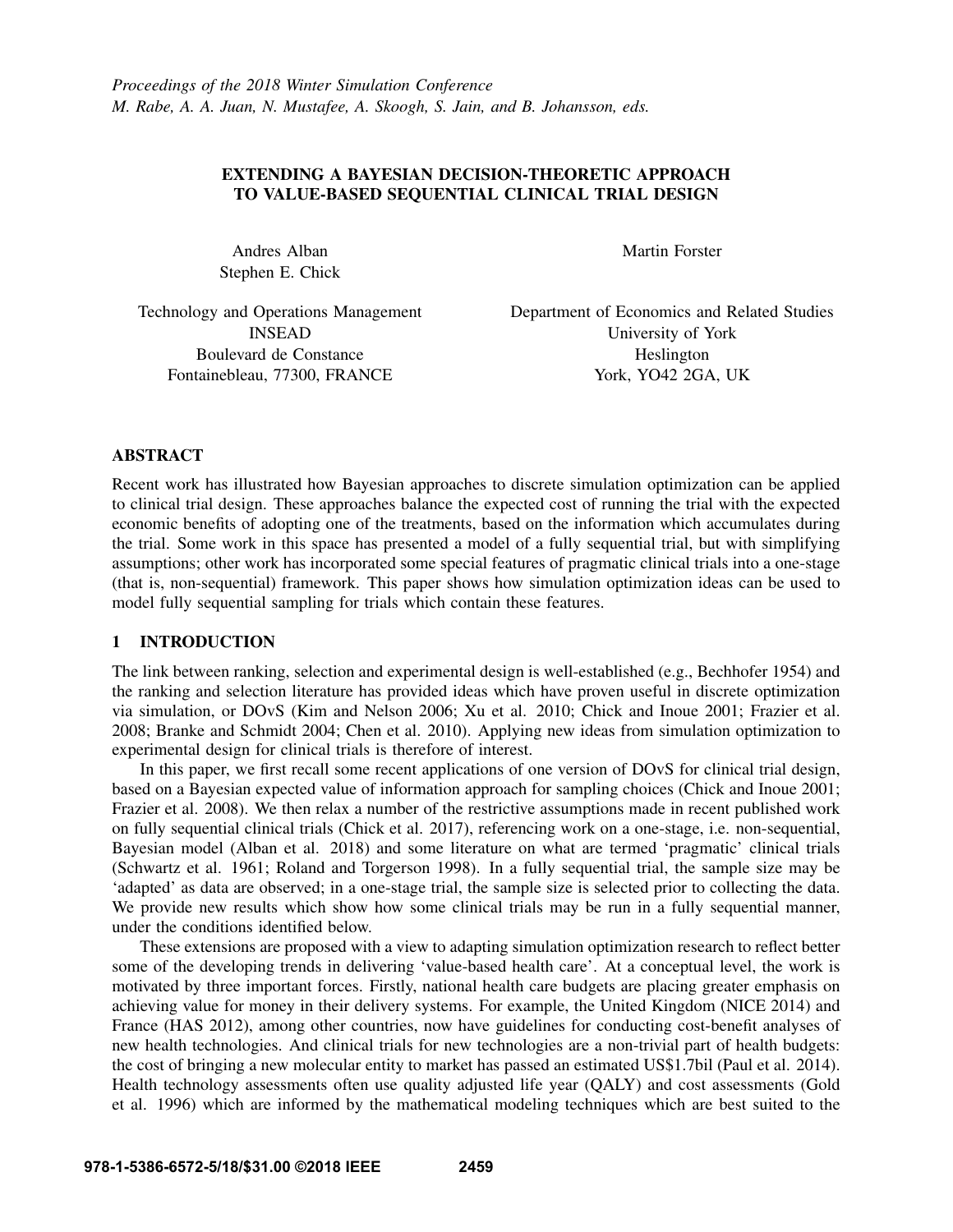analysis in question (Brennan et al. 2006). We propose bringing mathematical tools further upstream, so as to improve the cost effectiveness of the trials themselves.

The second force is the push to *adaptive clinical trial design* (Pallmann et al. 2018). This seeks to adjust features of the trial dynamically as data become available, retaining good inferential properties about the effectiveness, or cost-effectiveness, of an intervention, while reducing the time and number of patients required to achieve that inference.

The third force is the push to *multi-arm clinical trials* (Wason et al. 2016; Villar and Rosenberger 2018). Restricting attention to two-arm designs which compare a new and existing health technology, when multiple technologies may be tested for the same condition, results in multiple trials with similar control arms. Comparing multiple new therapies with a single standard in one trial may reduce overall costs.

In earlier work, two of the coauthors of the present paper worked on a project which accounted for the first two of these forces. The result was a fully sequential clinical trial for comparing two arms in a way which jointly maximizes the net health benefit minus the costs of the trial and the adoption decision (Chick, Forster, and Pertile 2017, hereafter referred to as CFP). Some follow-on work resulted in highly-sequential, multiarm, trials which account for all three forces above, by modelling the simultaneous comparison of multiple, competing, new health technologies with a known standard. Trial designs explored include combinations of different, mutually compatible, treatments, as well as seamless phase II/phase III dose-finding trials, where different dose levels represent different arms. Preliminary work was presented at WSC (Yapar et al. 2016) and has resulted in a recently submitted paper (Chick et al. 2018).

In the present paper, we focus on the first two of the forces. We relax some assumptions in CFP to explore some of the practical issues which can arise in some pragmatic clinical trials. We reference the ProFHER trial (Handoll et al. 2015; Rangan et al. 2015; Corbacho et al. 2016; Handoll et al. 2017), a pragmatic, multi-site, randomised controlled trial funded by the United Kingdom National Institute for Health Research, which compared surgery and sling for the treatment of displaced fractures of the proximal humerus. Two features of the ProFHER trial are used to extend the literature discussed above:

- 1. The trial compared two health technologies surgery and sling which were both being used to treat the fractures of interest at the time the trial was commissioned. This differs from the situation which faces clinical trial design for a new drug which needs to pass the hurdles of efficacy and cost-effectiveness (as well as quality and safety) before approval.
- 2. The trial operated multiple sites, meaning that the rate of recruitment may also be a decision variable: lower recruitment rates require fewer trial sites, but delay the time to selecting an alternative.

In addition to incorporating these two features, we extend earlier work by valuing more fully the benefits accruing to trial and non-trial participants. Delayed decisions due to long trials may prevent such patients from benefiting from a better technology.

Alban et al. (2018) present a one-stage (non-sequential) model which accounts for these three practical issues. Their model seeks to maximize the expected net health benefit, minus trial costs, within a Bayesian expected value of information framework. Forster et al. (2018) present a detailed application of the theory presented here to the ProFHER trial. Below we first recall the key elements of the one-stage trial design model of Alban et al. (2018) before going on to show how this design may be extended to a fully-sequential trial in several interesting cases. Section 4 applies some of these techniques to the ProFHER trial.

# 2 MATH MODEL OF FIXED-LENGTH CLINICAL TRIAL

This section presents a variation on the model of Alban et al. (2018) for optimizing the duration and recruitment rate for a two-arm clinical trial. Pairs of patients are sampled and assigned to each of the two arms. The number of patient pairs is to be fixed before any patients are enrolled. We call the arms the standard arm, S, and new arm, N, for consistency with CFP. However, we do not necessarily consider the standard technology to be the current practice. Instead, we assume that a fraction of patients  $p_N$  is treated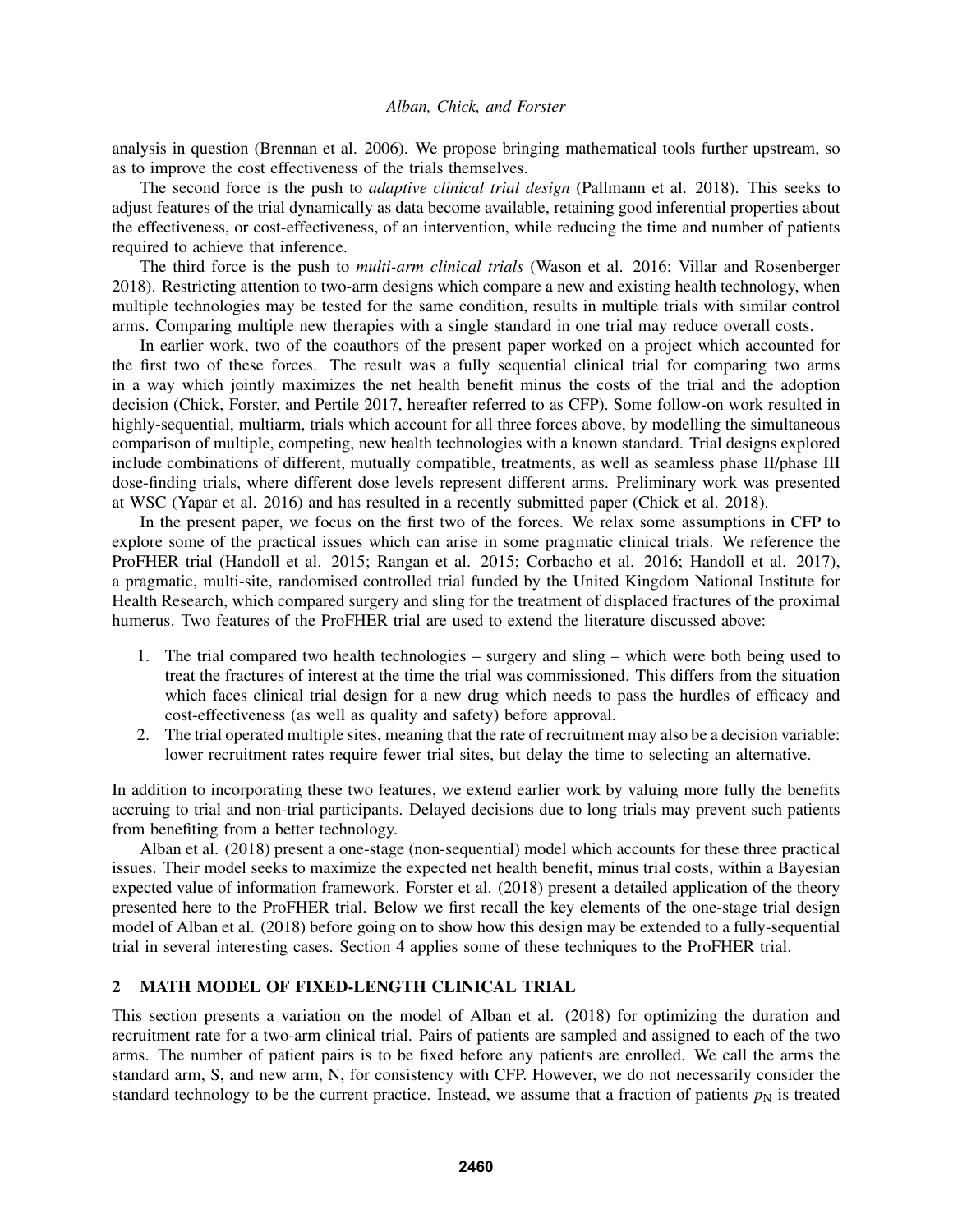with technology N in practice prior to the start of the trial. Thus, a fraction  $1 - p_N$  is treated with S. Without loss of generality, we assume that  $p_N \in [0,1/2]$ , because we can always relabel the standard and new technologies to satisfy this constraint. In Section 4, we explore two currently active choices, surgery (N) and sling (S), to treat displaced proximal humeral fracture.

The goal of the trial is to assess which of the two technologies should be used to treat patients once the trial concludes. At the end of the trial, an adoption decision is made to stay with the current mix, switch everybody to treatment S, or switch everybody to treatment N. Define the adoption decision  $\mathscr{D} \in \{S, N, M\}$ , where M means that the decision is to continue with current practice of a mix of the two technologies.

Following CFP and other literature (e.g., Jackson et al. 2010), we use the incremental net monetary benefit (INMB) as the outcome, *X<sup>i</sup>* , of pairwise allocation, *i*. Denote the effectiveness of the two technologies by the random variables  $E_N \in \mathbb{R}$  (for the new technology) and  $E_S \in \mathbb{R}$  (for the standard) and define the patient-level costs of using the technologies as the random variables  $C_N$ ,  $C_S \in \mathbb{R}$ . The INMB for pairwise allocation *i* is

$$
X_i = \lambda (E_{N,i} - E_{S,i}) - (C_{N,i} - C_{S,i}),
$$
\n(1)

where  $\lambda > 0$  is the monetary value of one unit of effectiveness. It is assumed that  $X_i \mid W \stackrel{\text{i.i.d.}}{\sim} \mathcal{N}(W, \sigma_X^2)$ ,  $i = 1, 2, \ldots, Q_{\text{max}}$ , where  $Q_{\text{max}}$  is the maximum number of pairwise allocations that can be made in the trial,  $\sigma_X^2$  is the known sampling variance, and *W* is the sampling mean, which is assumed to have a  $\mathcal{N}(\mu_0, \sigma_0^2)$ prior distribution. We define  $n_0 = \sigma_X^2/\sigma_0^2$  as the effective sample size of the prior distribution and denote the information set at the start of the trial by  $K_0 = (\mu_0, n_0)$ .

We consider the length of the trial in time units instead of the number of patients. We let  $\zeta > 0$  be the annual incidence rate of the condition and let  $r \in [0, r_{\text{max}}]$  be the annual rate of recruitment to each arm of the trial, where  $r_{\text{max}} \in (0, \zeta/2]$  is the maximum possible rate of recruitment which depends on the number of recruitment sites, *s*. Let *T* be the recruitment period duration (in years), so that there are  $Q = rT$ pairwise allocations, which requires 2*rT* enrolled patients. We assume that *r* and *T* are continuous for purposes of analysis, but we will round *Q* as necessary for implementation.

As the trial progresses, realisations of *X* arrive with a delay of  $\Delta \geq 0$  units of time and are used to update the prior distribution of *W*. We require that the outcomes of all patients recruited to the trial be observed before the adoption decision may be made. The adoption decision is made at time  $T + \Delta$  if  $T > 0$ and is done with immediate effect. If there is no trial, then  $T = 0$  and the adoption decision is assumed to take immediate effect at time 0. Further assume that the adoption decision has to be made at, or before, a time horizon *H* >  $\Delta$ , so that *T* ∈ [0,*H* −  $\Delta$ ] and  $Q_{\text{max}} = |r_{\text{max}}(H - \Delta)|$ .

We consider two types of learning: 'online' and 'offline'. Online learning takes into account the health benefits to patients during the trial period while offline learning ignores them. We define  $\delta_{\rm on}$  to be 1 for online learning, and 0 for offline learning. Online learning in simulation optimization and in web-based machine learning applications usually accounts only for outcomes from sampled participants, i.e. it assumes that the recruitment rate and the incidence rate are the same. Our online learning approach additionally accounts for non-participants during the trial and waiting period in addition to the trial participants (see e.g., Eckermann and Willan (2007)).

We assume that  $P(T)$  patients will benefit from the trial adoption decision. We allow  $P(T)$  to be a function of *T* to capture different settings of the adoption decision type. Alban et al. (2018) analyse two special cases:

1. 'Market exclusivity': this represents the case in which  $P(T) = P$ , so that a fixed number of patients will be treated post-adoption. The term originates from the granting of exclusive rights to market a drug post-authorisation (see e.g., FDA 2015), but we use it in a more general sense to refer to situations in which there exists a fixed patient population to be treated post-adoption (for example, when a regulator approves a health technology for a defined period post-authorisation and prior to updating evidence).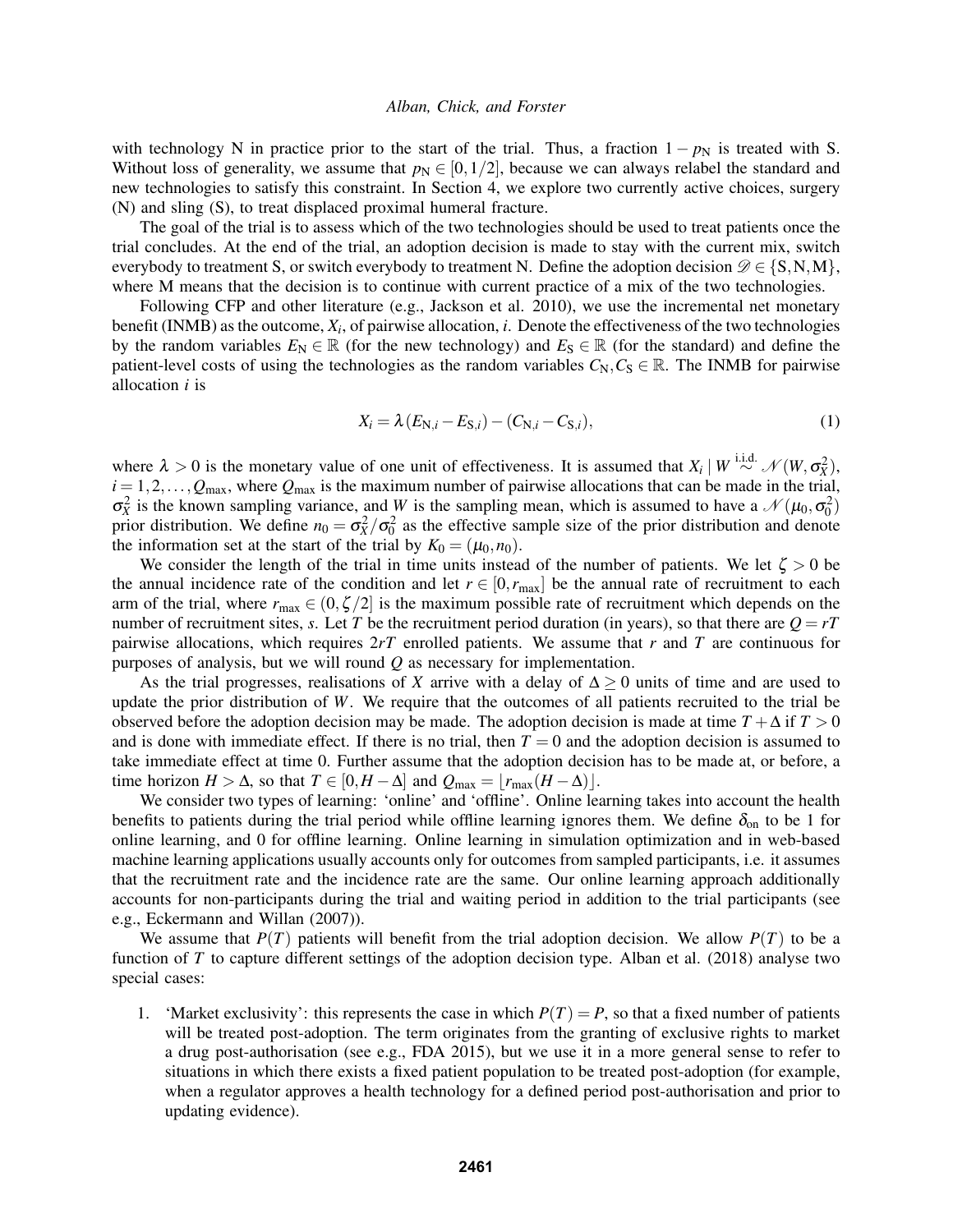2. 'Patent protection': this represents the case in which a patent protection agreement is guaranteed for a fixed time horizon *H*, during which time the trial is run and the adoption decision is implemented; we let  $P(T) = \zeta (H - T - 1_{T>0}\Delta)$ . As FDA (2015) explains, patent protection may be applied for at any time during the development process of a new drug. Our use of the term is more restrictive, in that the protection is assumed to apply over the interval  $[0,H]$ .

With this framework, we model the health outcomes and treatment costs of four types of patients: (1) patients who are recruited to the trial during the time interval  $[0,T]$ ; (2) patients who do not participate in the trial during this recruitment; (3) patients needing care after the end of the recruitment period but prior to an adoption decision, during the waiting period  $[T, T + \Delta]$ ; (4) patients treated after the adoption decision. The number of patients of types (1)–(3) are the same for both market exclusivity and for patent protection. The number of patients,  $P(T)$ , of type (4) is constant for market exclusivity but depends on  $T$ for patent protection.

Define  $I_{\mathscr{D}}$  as the total switching cost for each decision, where  $I_M = 0$ , because continuing with current practice incurs no switching cost and  $I_N, I_S \geq 0$  are the total fixed costs of switching practice to N or S, respectively (these could reflect retraining costs, or costs of communicating the decision).

Assume that the costs of the trial are given by a cost per patient recruited *c*, as well as a cost  $c_{cap}(r_{max})$ which is nondecreasing in  $r_{\text{max}}$ . We assume  $c_{\text{cap}}(r_{\text{max}})$  is piecewise continuous, with the possibility of jumps at points where an additional site might be needed to achieve a given capacity. For example, if 10 patients per unit time can be entered into a trial at a given site, then one model might be  $c_{cap}(r_{max}) = c_{fixed} + c_{site}s$ , where  $c_{\text{fixed}}$  is the fixed cost of running a trial,  $s = \lceil r_{\text{max}}/10 \rceil$  is the number of sites required to recruit patient pairs at rate  $r_{\text{max}}$ , and  $c_{\text{site}}$  is a fixed cost per site.

Define the expected total net benefit as the sum of patient health benefits minus the costs of running the trial. Let  $W_N$  and  $W_S$  be the expected monetary benefit of treating a patient with N and S, respectively, that is  $W_N = \mathbb{E}[\lambda E_N - C_N]$  and  $W_S = \mathbb{E}[\lambda E_S - C_S]$ , so that  $W = W_N - W_S$ . We also define the expected net monetary benefit for the current mix as  $W_M = p_N W_N + (1 - p_N)W_S$ .

Alban et al. (2018) assume that *T* will be chosen prior to the start of the trial (a so-called 'one-shot' trial). Let  $\bar{V}(T,r;K_0)$  be the expected total net benefit for a trial with recruitment period duration *T* and recruitment rate *r* given the initial beliefs  $K_0$ . We assume that, if  $T = 0$  or  $r = 0$ , the trial is not run and the option with the largest expected net benefit is chosen. For the case in which costs and benefits are not discounted:

$$
\bar{V}(T,0;K_0) = \bar{V}(0,r;K_0) = \max_{\mathscr{D} \in \{M,N,S\}} \{ \mathbb{E} [ P(0)W_{\mathscr{D}} - I_{\mathscr{D}} | K_0 ] \}.
$$

For given fixed  $T > 0$  and  $r > 0$ , the expected total net benefit is

$$
\bar{V}(T,r;K_0) = -\underbrace{(c_{cap}(r_{max}) + 2crT)}_{\text{trial costs}} + \underbrace{\delta_{on}rT\mathbb{E}[W_N + W_S | K_0]}_{\text{trial costs}} + \underbrace{\delta_{on}(\zeta - 2r)T\mathbb{E}[W_M | K_0]}_{\text{non-participants during trial period}} + \underbrace{\delta_{on}\zeta\Delta\mathbb{E}[W_M | K_0]}_{\text{current practice during}(T,T+\Delta)} + \underbrace{\mathbb{E}[(P(T)W_{\mathcal{D}} - I_{\mathcal{D}}) | K_0]}_{\text{post-decision}}.
$$
\n(2)

Instead of maximising the expected total net benefit  $\bar{V}$ , we will maximise the expected net gain,  $V$ , defined as the difference between  $\bar{V}(T, r; K_0)$  and the expected benefits of continuing to implement the current mix for all patients,  $\zeta(\delta_{on}T + 1_{T>0}\Delta) \mathbb{E}[W_M | K_0]$ . This definition of expected net gain differs from the one given by Raiffa and Schlaifer (1961) who define the expected net gain with sampling before selecting, here  $\bar{V}(T, r; K_0)$ , and adopting the optimal decision without collecting information,  $\bar{V}(0,0; K_0)$ .

If  $T = 0$  or  $r = 0$ , the expected net gain (relative to retaining the current mix) is the maximum increment in expected reward of immediately selecting the current mix, or switching to N, or switching to S:

$$
V(T,0;K_0) = V(0,r;K_0) = \max\left\{0, \mathbb{E}\left[(1-p_N)P(0)W - I_N \mid K_0\right], \mathbb{E}\left[-p_N P(0)W - I_S \mid K_0\right]\right\}.
$$
 (3)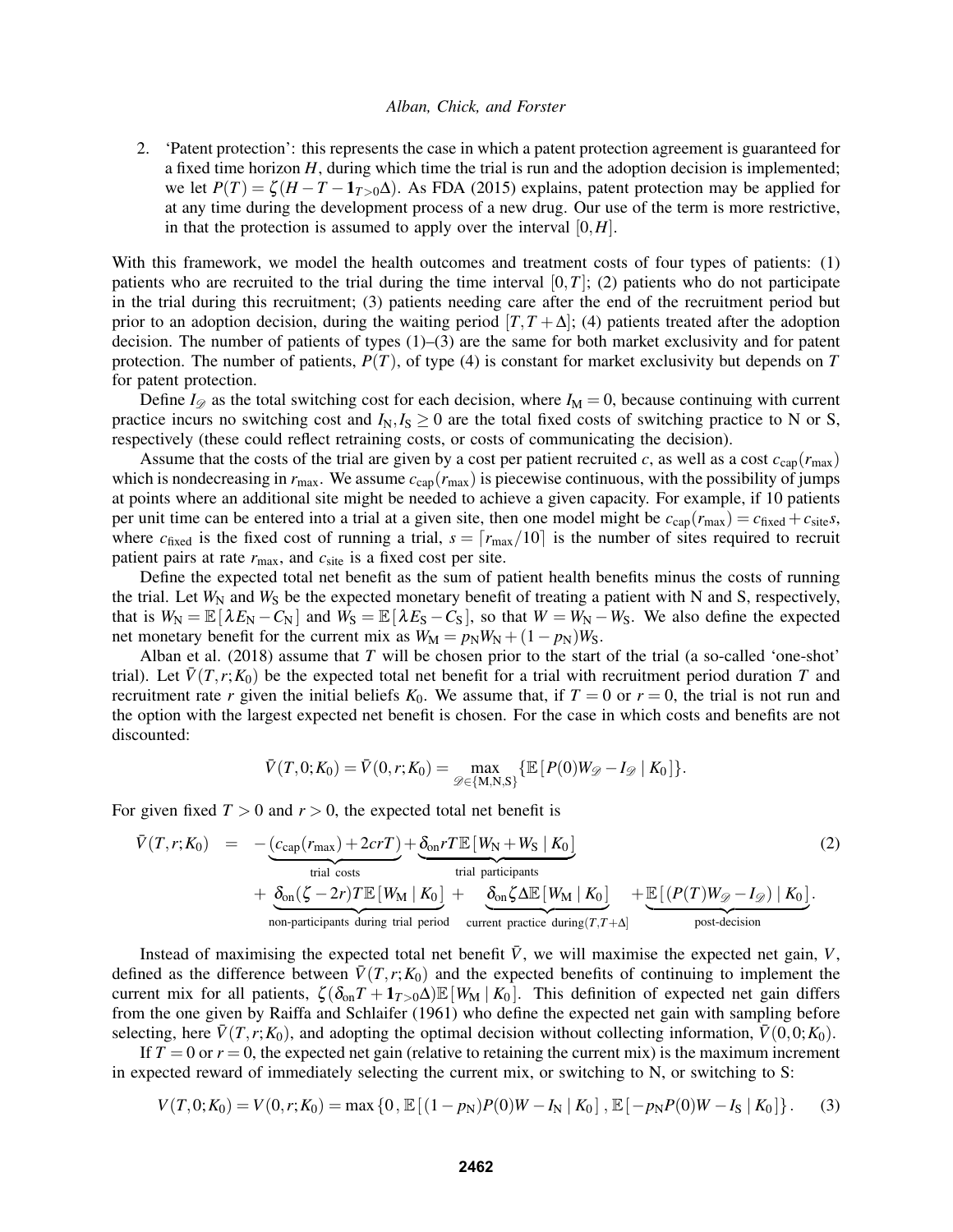For  $T > 0$  and  $r > 0$ , and for this case of no time discounting, we get

$$
V(T, r; K_0) = -\underbrace{(c_{cap}(r_{max}) + 2crT)}_{\text{trial cost}} + \underbrace{\underbrace{8_{on}rT(1 - 2p_{\text{N}})\mathbb{E}[W | K_0]}_{\text{trial participants}} + \underbrace{\mathbb{E}[\mathbf{1}_{\mathscr{D}=\text{N}}((1 - p_{\text{N}})P(T)W - I_{\text{N}}) + \mathbf{1}_{\mathscr{D}=\text{S}}(-p_{\text{N}}P(T)W - I_{\text{S}}) | K_0]}_{\text{post-decision}}.
$$
\n(4)

The benefits to non-participants and patients treated in the waiting period do not appear in Eq. (4) as they are treated the same with or without trial. However, they are still accounted for by the function  $P(T)$ : a decreasing  $P(T)$  reduces the number patients that benefit from the adoption decision of the trial, which can be interpreted as the losses due to non-participants not being able to benefit from the adoption decision.

In some applications, we may wish to allow for a discount factor. For example, the UK's National Institute for Health and Care Excellence (NICE) may use an annual discount factor of 3.5%. To model discounted rewards, we first introduce some additional notation. We define  $\tau = \lceil r\Delta \rceil$  as the delay as measured by the number of pairwise allocations (equal to the number of decision epochs). (We may relax integrality and consider real valued  $\tau = r\Delta$  when derivatives are needed). We let  $\rho_{\text{year}} \ge 0$  be the annual discount rate (e.g.,  $\rho_{year} = 0.035$  for UK NICE; and  $\rho_{year} = 0$  if no discounting is desired). Then the discount rate over the time between patient pairs is  $\tilde{\rho} = (1 + \rho_{\text{year}})^{1/r} - 1$  (*T* is measured in years). We now define the time-discounted number of patient pairs as  $Q_{\tilde{\rho}} = Q = rT$  if the discount rate is 0, and as  $Q_{\tilde{\rho}} = 1 + (1 + \tilde{\rho})^{-1} + ... + (1 + \tilde{\rho})^{-(Q-1)} = (1 - (1 + \tilde{\rho})^{-Q})(1 + \tilde{\rho})/\tilde{\rho}$  if the discount rate exceeds 0. We also adapt the post-trial effective number of patients. If  $\tilde{\rho} = 0$ ,  $P_{\tilde{\rho}}(T) = P(T)$  as above for the cases of market exclusivity and patent protection as described above. If  $\tilde{\rho} > 0$  and we assume that all  $P(T)$ patients arrive with constant incidence rate  $\zeta$  in the interval  $[T + \Delta, T + \Delta + P/\zeta]$ , we have a post-trial effective number of patients  $P_{\tilde{\rho}}(T) = (\zeta/r)(1 - (1 + \tilde{\rho})^{-r(H-T-\Delta)})(1 + \tilde{\rho})/\tilde{\rho}$  for patent protection, and  $P_{\tilde{\rho}}(T) = (\zeta/r)(1 - (1 + \tilde{\rho})^{-rP/\zeta})(1 + \tilde{\rho})/\tilde{\rho}$  for market exclusivity.

With this notation we can generalize Eq. (4) to also account for discounted rewards when  $T, r > 0$ :

$$
V(T,r;K_0) = -(c_{\rm cap}(r_{\rm max}) + 2cQ_{\tilde{\rho}}) + \delta_{\rm on}Q_{\tilde{\rho}}(1 - 2p_{\rm N})\mathbb{E}[W|K_0]
$$
\n
$$
+ \mathbb{E}\left[\left(\frac{1}{1+\tilde{\rho}}\right)^{Q+\tau} \left(1_{\mathscr{D}=\rm N}((1-p_{\rm N})P_{\tilde{\rho}}(T)W - I_{\rm N}) + 1_{\mathscr{D}=\rm S}(-p_{\rm N}P_{\tilde{\rho}}(T)W - I_{\rm S})\right)\Bigg|K_0\right].
$$
\n(5)

The objective here is to maximise the expected net gain,  $V(T, r; K_0)$ , defined in Eq. (3) and Eq. (5), by finding an optimal trial design given by the optimal recruitment rate and duration,  $(r^*,T^*)$ :

$$
\sup_{T,r} V(T,r;K_0)
$$
  
s.t.  $T \in [0,H-\Delta], r \in [0,r_{\text{max}}]$  (6)

Although the number of sites is a decision variable, we assume for this paper that *r*max and *s* are fixed, and that we might also optimize over  $r_{\text{max}}$  in applications.

# 3 WHEN CAN THE TRIAL BE RUN SEQUENTIALLY?

In this section we formulate the sequential version of the problem in Eq. (6), presenting three special cases for which it can be solved using the methods presented in CFP. Alban et al. (2018) show that, assuming that *r* is fixed and can not be adapted during the trial, it is optimal to select  $r = r_{\text{max}}$ . In this section, we therefore fix the number of sites at  $s$  and assume that the recruitment rate,  $r$ , is fixed at  $r_{\text{max}}$ . We assume that neither *s* nor *r* may be adjusted during the course of the sequential trial. We allow the length of the trial to be extended or shortened as outcomes are observed.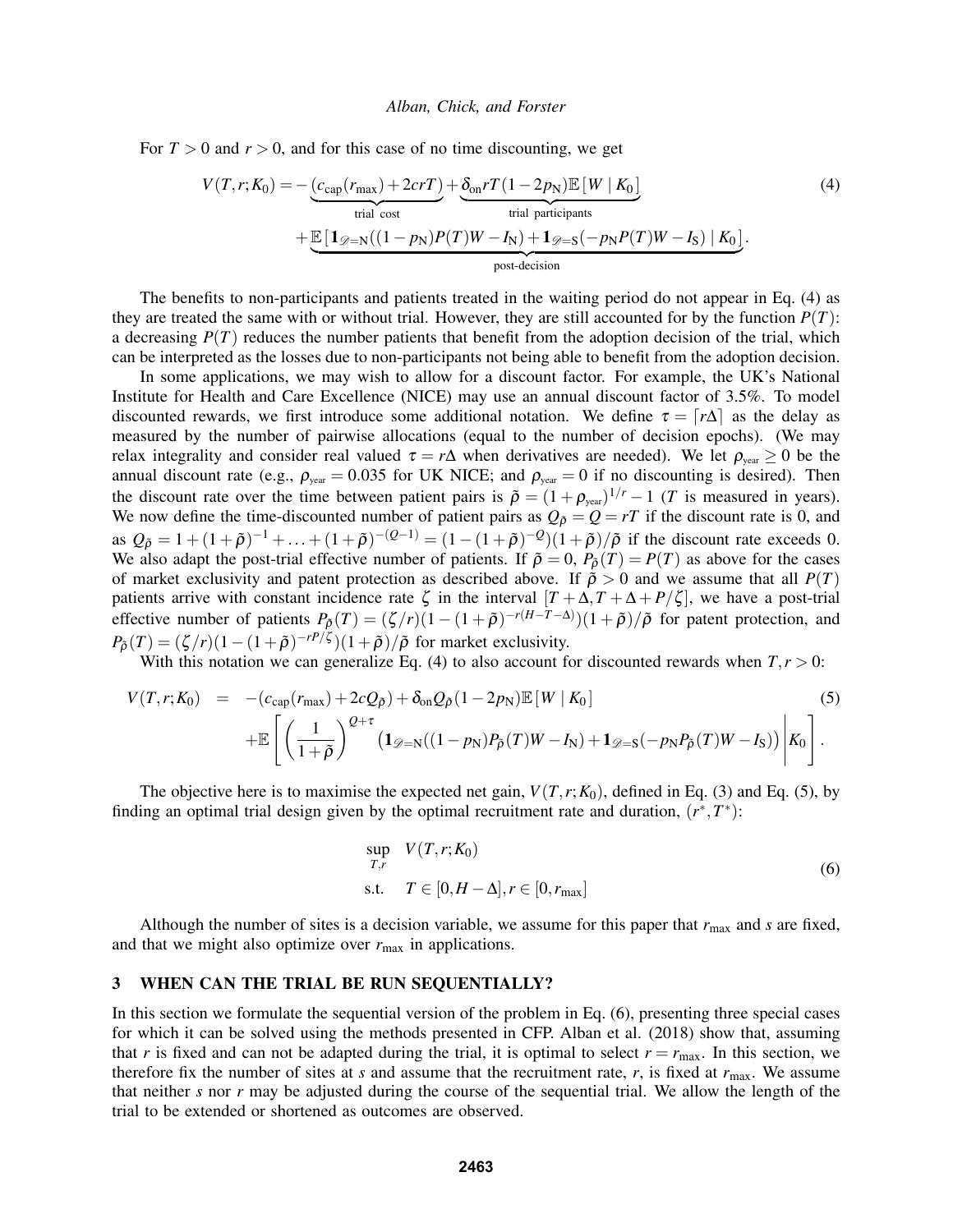## 3.1 The Sequential Problem as a Stopping Problem

To formulate the sequential version of the problem in Eq. (6), we define the decision epochs and actions. It is natural to define every patient pair allocation time/arrival time as a decision epoch. The decision epochs are therefore  $t = 0, \ldots, Q_{\text{max}} - 1$  such that, at each epoch, action  $a_t$  is chosen from the action space  $\mathcal{A}_t = \{0,1\}$  so that we either make another pairwise allocation  $(a_t = 1)$  or stop recruitment  $(a_t = 0)$ . We assume that it is not possible to stop recruitment for a few epochs and then restart it (allowing for this possibility would make the recruitment rate a decision variable) so that, once recruitment has stopped, the outcomes for all patients in the pipeline are observed prior to an adoption decision being made.

To clarify, we are using *t* to index decision epochs, at each patient pair, in this section, rather than measuring time. The recruitment period duration of a one-shot trial will continue to be called *T*. The possibly random number of patient pairs *Q* is determined by the actions at the decision epochs, with  $Q = min\{Q_{max}\} \cup \{t : a_t = 0\}$  for each sample path.

Beliefs are updated as new information, in the form of outcome data, arrives. By the normality assumptions in Section 2 and Bayes' rule, the posterior mean,  $\mu_t$ , and the effective number of samples,  $n_t$ , are sufficient statistics for the posterior distribution of *W*:

$$
\mu_t = \frac{n_0 \mu_0 + \sum_{i=1}^{(t-\tau)^+} X_i}{n_0 + (t-\tau)^+}, \qquad n_t = n_0 + (t-\tau)^+,
$$

where  $(m)^+$  = max $(0,m)$ . Because we can obtain the effective number of samples from *t*, we let the state at epoch *t*,  $K_t$ , be defined by  $K_t = (\mu_t, t)$  which is still sufficient for the posterior distribution of *W*. This definition of state also allows us to track the number of patients in the pipeline for epochs  $t = 0, 1, \ldots, \tau$ .

Let  $\pi \in \Pi$  be the policy that maps each state to available actions and the adoption decision, where Π is the set of valid (nonanticipative) policies. At each epoch *t*, π determines whether sampling should continue, or whether it should stop, so that a decision is made at epoch  $t + \tau$  (or time  $t/r + \Delta$ ). We can formulate the expected net gain of such a trial as follows:

$$
V(\pi; K_0) = -\mathbf{1}_{a_0=1} c_{cap}(r_{max}) + \mathbb{E}_{\pi} \left[ \sum_{t=0}^{Q-1} \frac{\delta_{on} (1 - 2p_N) X_{t+1} - 2c}{(1 + \tilde{\rho})^t} \middle| K_0 \right] + \mathbb{E}_{\pi} \left[ \frac{\mathbf{1}_{\mathscr{D} = N} ((1 - p_N) P_{\tilde{\rho}} (Q/r) W - I_N) + \mathbf{1}_{\mathscr{D} = S} (-p_N P_{\tilde{\rho}} (Q/r) W - I_S)}{(1 + \tilde{\rho})^{\mathbf{1}_{Q > 0} (Q + \tau)}} \middle| K_0 \right],
$$
\n(7)

where  $\mathbb{E}_{\pi}[\cdot]$  is the expectation induced by policy  $\pi$ , which in turn determines the stopping epoch *Q*. The objective is now to assess the existence and nature of an optimal policy,  $\pi^*$ , that maximises Eq. (7).

## 3.1.1 Recollection of Value Function from CFP

In our analysis, we would like to see if there are interesting special cases for which the identification of the optimal policy,  $\pi^*$ , to maximize Eq. (7) can be done by reducing the problem to a form consistent with the formulation of CFP. For such cases, there exists an optimal non-anticipative policy which satisfies an associated Bellman's equation (Chick et al. 2017). We therefore recall the value function for CFP's model. Using the notation of this paper, the value function of CFP is

$$
V^{\pi}(K_0) = \mathbb{E}_{\pi} \left[ \left\{ \sum_{t=0}^{Q-1} \frac{-c + \delta_{\text{on}} X_{t+1}}{(1+\tilde{\rho})^t} \right\} + \frac{\mathbf{1}_{\mathscr{D} = \mathbb{N}} (P_{\tilde{\rho}}(Q/r)W - I)}{(1+\tilde{\rho})^{\mathbf{1}_{Q>0}(Q+\tau)}} \middle| K_0 \right]. \tag{8}
$$

The first term in the expectation represents the cost of sampling plus rewards (if any) associated with online learning as patient outcomes are observed. The second term in the expectation represents the INMB of the adoption decision, net fixed costs of implementing the alternative selected as best. The term  $\mathbf{1}_{Q>0}(Q+\tau)$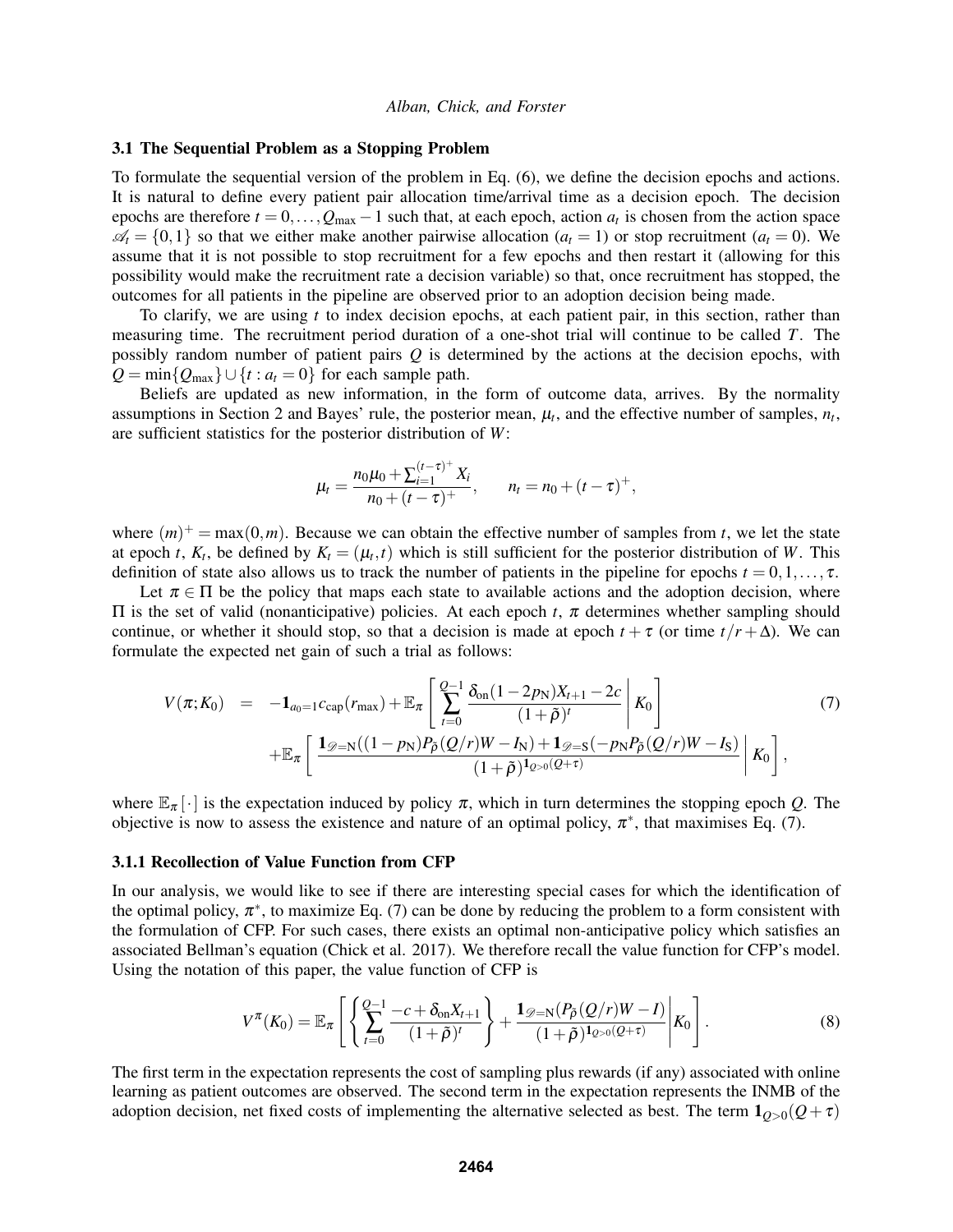indicates that a penalty for discounting is only relevant for the terminal reward if at least one pairwise allocation is made. CFP assumed the case of no discounting and market exclusivity, with  $P_{\phi}(T) = P$  in the main paper and some extensions in the appendix.

## 3.1.2 Bellman Equations of the Stopping Problem

The existence of an optimal policy for Eq. (7) can be assessed via the Bellman equation even for special cases which do not reduce the problem to the form in Eq.  $(8)$ . We let  $Z_{t,u}$  be the expected posterior mean of *W*, given the information at epoch *t* and *u* patients in the pipeline to be observed:

 $Z_{t,u} = \mathbb{E}[W \mid K_t, X_{t-u+1}, X_{t-u+2}, \ldots, X_t].$ 

It is easy to check that  $Z_{t,u} \sim \mathcal{N}(\mu_t, \sigma_X^2 u/n_t(n_t + u))$ . The terminal reward is the expected reward when sampling stops and an alternative is selected, and for Eq. (7) is given by:

$$
G_t(K_t) = \mathbb{E}\left[\mathbf{1}_{\mathscr{D}=N}((1-p_N)P_{\tilde{\rho}}(t/r)Z_{t,\min\{\tau,t\}}-I_N)+\mathbf{1}_{\mathscr{D}=S}(-p_NP_{\tilde{\rho}}(t/r)Z_{t,\min\{\tau,t\}}-I_S)\mid K_t\right]/(1+\tilde{\rho})^{\mathbf{1}_{t>0}\tau}
$$

for  $t = 0, 1, \ldots, Q_{\text{max}}$ . Bellman's equation is given by:

$$
B_t(K_t) = \max\{G_t(K_t), \delta_{\text{on}}(1-2p_N)\mu_t - 2c + (1+\tilde{\rho})^{-1}\mathbb{E}_{\pi}[B_{t+1}(\mu_{t+1}) | K_t]\}, \text{ for } t = 0, 1, ..., Q_{\text{max}} - 1,
$$
  

$$
B_{Q_{\text{max}}}(K_{Q_{\text{max}}}) = G_{Q_{\text{max}}}(K_{Q_{\text{max}}}).
$$

When  $G_t(K_t)$  exceeds the second term in the maximization for  $B_t(K_t)$ , Bellman's equation says to stop at epoch *t*, wait for the observations on the pipeline patients to arrive, and then implement the best of (S,N,M) depending on which adoption decision gives the best reward. Otherwise, Bellman's equation says to continue sampling the next patient pair and reevaluate the choice to stop or to continue.

## 3.2 The Stopping Problem Simplified to the Model of CFP

We describe the three special cases in which the sequential formulation simplifies to the problem presented in CFP. Such a simplification means that the algorithms from that paper can be applied to provide a fully sequential algorithm for the special cases considered here. Henceforth, we ignore the costs of capacity, which are fixed constants once  $r_{\text{max}}$  is selected. One might optimize over values of  $r_{\text{max}}$  as an extra level of optimization. The costs of capacity do not influence the optimal stopping time once the trial is determined to run. The decision to carry out the trial is made once the design is optimized and the value of the trial can be computed.

With these assumptions, we can rewrite Eq. (7) as follows:

$$
V(\pi; K_0) = \mathbb{E}_{\pi} \left[ \sum_{t=0}^{Q-1} \frac{\delta_{\text{on}} (1 - 2p_{\text{N}})X_{t+1} - 2c}{(1 + \tilde{\rho})^t} \middle| K_0 \right] + \mathbb{E}_{\pi} \left[ \frac{\mathbf{1}_{\mathscr{D} = \text{N}} ((1 - p_{\text{N}})P_{\tilde{\rho}}(Q/r)W - I_{\text{N}}) + \mathbf{1}_{\mathscr{D} = \text{S}} (-p_{\text{N}}P_{\tilde{\rho}}(Q/r)W - I_{\text{S}})}{(1 + \tilde{\rho})^{\mathbf{1}_{Q > 0}(Q + \tau)}} \middle| K_0 \right].
$$
 (9)

In our conversion of the one-shot trial to a fully sequential trial, we retain the notation  $P_{\phi}(Q/r)$  to allow for both market exclusivity and patent protection where possible. That said, to take advantage of the computations of CFP we require market exclusivity, with a fixed  $P_{\delta}(Q/r) = P$ .

#### 3.2.1 Current Practice is the Standard Treatment

If the current practice is the standard treatment, then  $p_N = 0$  and there is no fixed cost associated with switching to the current practice,  $I_s = 0$ , and Eq. (9) simplifies to:

$$
V(\pi; K_0) = \mathbb{E}_{\pi} \left[ \sum_{t=0}^{Q-1} \frac{\delta_{\text{on}} X_{t+1} - 2c}{(1+\tilde{\rho})^t} + \frac{\mathbf{1}_{\mathscr{D}=\mathbb{N}} (P_{\tilde{\rho}}(Q/r)W - I_{\mathbb{N}})}{(1+\tilde{\rho})^{\mathbf{1}_{Q>0}(Q+\tau)}} \Big| K_0 \right].
$$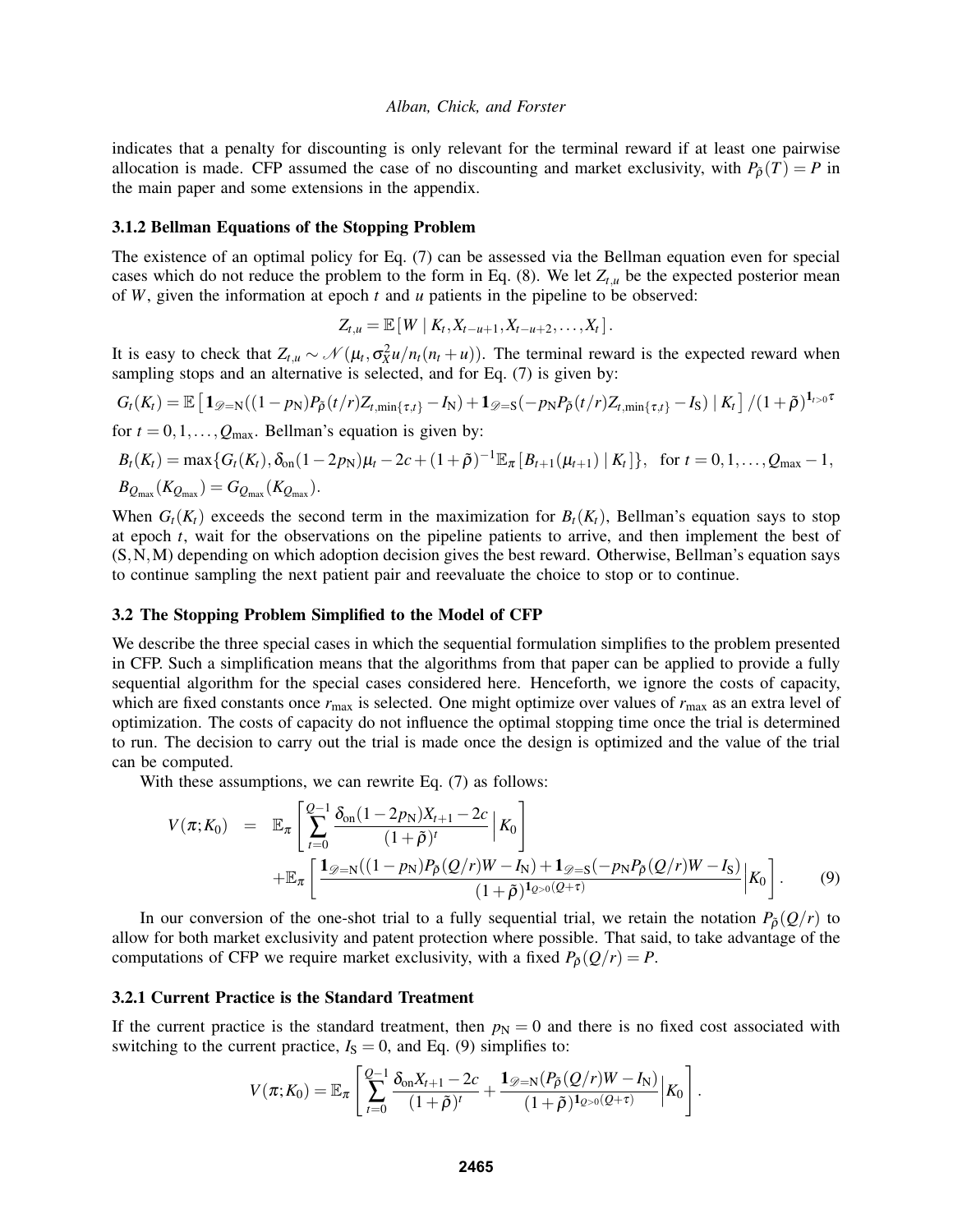If we let  $c' = 2c$ ,  $P' = P_{\tilde{\rho}}(Q/r)$ , and  $I' = I_N$ , then this objective function is in the form of Eq. (8). It is therefore solvable with the sequential trial methods of CFP if  $P_{\theta}(Q/r) = P$  is constant.

## 3.2.2 Force the Decision to Adopt One of the Two Technologies

Suppose that the mix of treatments is not an available adoption decision, so that  $\mathscr{D} \in \{N, S\}$ . Suppose too that  $P_{\tilde{\rho}}(Q/r) = P$ . Then  $\mathbf{1}_{\mathscr{D}=S} = 1 - \mathbf{1}_{\mathscr{D}=N}$  and Eq. (9) becomes:

$$
V(\pi; K_0) = \mathbb{E}_{\pi} \left[ \sum_{t=0}^{Q-1} \frac{\delta_{\text{on}} (1 - 2p_{\text{N}}) X_{t+1} - 2c}{(1 + \tilde{\rho})^t} + \frac{\mathbf{1}_{\mathscr{D} = \text{N}} (PW - (I_{\text{N}} - I_{\text{S}}))}{(1 + \tilde{\rho})^t \rho_{\text{O}} (Q + \tau)} \right] K_0 \right] - p_{\text{N}} P \mu_0 - I_{\text{S}}.
$$
 (10)

We have used the facts that  $\mathbb{E}_{\pi} [W | K_0] = \mu_0$  and that  $P_{\rho}(Q/r)$  is constant with market exclusivity.

If  $p_N < 1/2$ , then we can divide through by  $1-2p_N$ . Further, adding the constant  $Pp_N\mu_0-I_S$  does not change the optimal  $\pi$  to maximize Eq. (10). We thus seek  $\pi$  to maximize:

$$
\mathbb{E}_{\pi} \left[ \sum_{t=0}^{Q-1} \frac{\delta_{\text{on}} X_{t+1} - \frac{2c}{1-2p_{\text{N}}}}{(1+\tilde{\rho})^{t}} + \frac{\mathbf{1}_{\mathscr{D}=\text{N}} \left( \frac{P}{1-2p_{\text{N}}} W - \frac{I_{\text{N}}-I_{\text{S}}}{1-2p_{\text{N}}} \right)}{(1+\tilde{\rho})^{\mathbf{1}_{Q>0}(Q+\tau)}} \middle| K_0 \right], \tag{11}
$$

which is in the form of the objective in CFP when we let  $c' = 2c/(1 - 2p_N)$ ,  $P' = P/(1 - 2p_N)$ , and  $I' = (I_N - I_S)/(1 - 2p_N)$ . We can multiply the maximum of Eq. (11) with  $1 - 2p_N$  and add  $-Pp_N\mu_0 - I_S$ to obtain  $\max_{\pi \in \Pi} V(\pi; K_0)$ .

If  $p_N = 1/2$ , we seek  $\pi$  to maximize

$$
\mathbb{E}_{\pi} \left[ \sum_{t=0}^{Q-1} \frac{-2c}{(1+\tilde{\rho})^t} + \frac{\mathbf{1}_{\mathscr{D}=\mathbb{N}}(PW - (I_N - I_S))}{(1+\tilde{\rho})^{\mathbf{1}_{Q>0}(Q+\tau)}} \, \Big| \, \mu_0 \right],\tag{12}
$$

which is the same problem solved in CFP when  $c' = 2c$ ,  $P' = P$ , and  $I' = I_N - I_S$ . By adding  $-Pp_N\mu_0 - I_S$ to the maximum of Eq. (12) we obtain max<sub> $\pi \in \Pi V(\pi; K_0)$ .</sub>

If  $I_N < I_S$  then *I'* is negative, while CFP have assumed that *I'* is nonnegative. The assumption of  $I' \ge 0$ does not seem to be needed in their derivation. Thus, the methods in CFP are applicable here.

#### 3.2.3 No Switching Costs

Suppose that both treatments have no switching costs, i.e.  $I_N = I_S = 0$ . In this case, adopting the better of N and S is at least as good as adopting the mix of treatments M. Therefore, we can restrict the adoption decision to either N or S and use the formulation of forcing the decision to be N or S. Thus, we can use the transformation in Section 3.2.2 to obtain a fully sequential trial, and can solve it using the techniques of CFP for the case of market exclusivity.

## 4 APPLICATION TO PROFHER TRIAL

We illustrate the above methods using the ProFHER trial. This investigated the use of surgery (N) versus sling (S) to treat patients with a displaced proximal humeral fracture. Details of the clinical and economic analysis may be found in Handoll et al. (2015), Rangan et al. (2015), Corbacho et al. (2016) and Handoll et al. (2017). Forster et al. (2018) examine the practicalities of implementing the Bayesian sequential design in the ProFHER trial, and discuss how statistics from the trial inform parameter values.

The following parameter values are used for the present application:  $\delta_{on} = 0$ ,  $r_{max} = r = 47/yr$ ,  $p_N = 0.39$ ,  $\mu_0 = \text{\textsterling}0$ ,  $n_0 = 2$ ,  $\bar{Q}_{\text{max}} = 250$   $H = \bar{Q}_{\text{max}}/r_{\text{max}} + \Delta = 6.32$ yr,  $\zeta = 7,000$ /yr,  $\Delta = 1$ yr, annual discount rate of  $\rho_{\rm year}$  = 0.035 for a discount rate of  $\tilde{\rho} = (1+\rho_{\rm year})^{(1/r)} - 1 = 7.322 \times 10^{-4}$  per patient pair, market exclusivity with  $P = 42,000$  and  $P_{\rho}(T) = 37,963$ ,  $\sigma_X = \pounds 4,400$ ,  $I_N = \pounds 0$ ,  $I_S = \pounds 0$  and  $c = \pounds 1,600$ .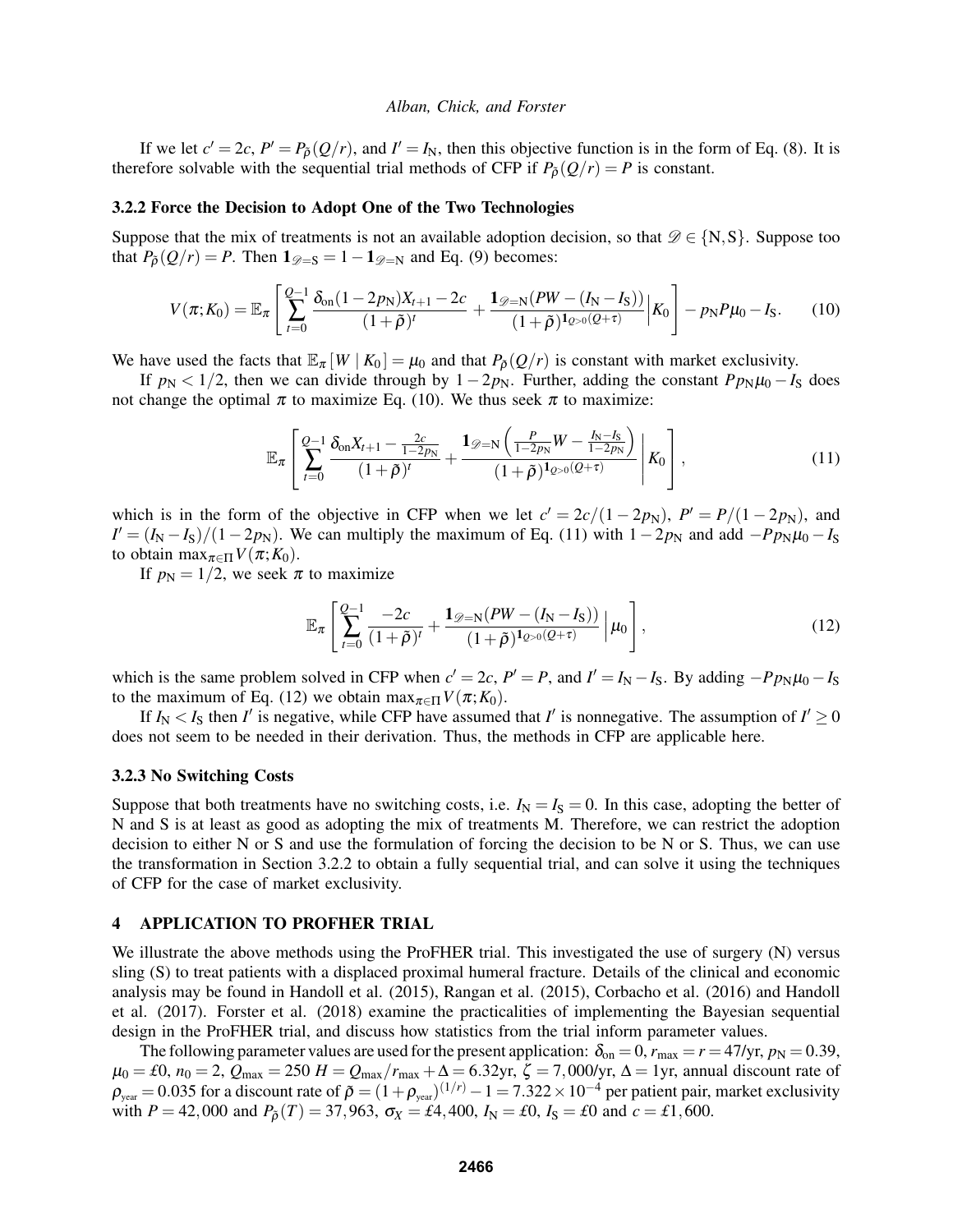



Figure 1: Stopping boundaries (left panel) and expected number of samples (right panel) for the new trials.

Figure 1 displays some operating characteristics for the fully sequential trial. The left panel displays the optimal stopping boundaries as a function of the posterior mean  $\mu$ <sub>t</sub> (vertical axis) and the effective number of samples in the prior plus the number of patient pairs started,  $n_0 + t$  (horizontal axis). We look first at the circles, which correspond to  $c = \text{\textsterling}1,600$  per patient. If the prior mean  $\mu_0$  is left of the vertical circles at  $n_0 = 2$  on the horizontal axis, it is optimal to not run any trial and instead immediately select the better alternative on the basis of  $\mu_0$ . For  $\mu_0 > 3000$  it is optimal to immediately select N, and for  $\mu_0 < -12000$ it is optimal to select S. In the range between  $n_0 = 2$  and  $n_0 + \tau = 50$ , we see additional circles: for values of  $\mu_0$  corresponding to the points in that range, it is optimal to run fewer than  $\tau$  samples, wait for the samples to be observed, then select the best alternative. For values of  $\mu_0$  in between those regions, in the range  $\mu_0 \in -11500, 1000$ , it is optimal to run a sequential trial with at least  $\tau$  samples. In this case, the first observations start to arrive at  $n_0 + \tau = 49$ , after which the prior/posterior mean is updated. If the posterior mean hits the upper or lower boundary, the trial stops, the remaining observations are collected, and the 'better' option (N or S) is selected. The other boundaries, with dots and '+' signs, correspond to a lower cost of  $c = \text{\textsterling}160$  per patient. The lower sampling cost leads to a wider 'continuation region' (the area between the two boundaries) and which encourages more sampling. Graphs not shown indicate that a decrease in the discount rate  $\rho_{\text{year}}$  results in the upper stopping boundary increasing.

The right panel of Figure 1 displays results from four separate Monte Carlo simulations. Once more, simulations were run assuming  $c = \text{\textsterling}1,600$  and  $c = \text{\textsterling}160$ . The 'jumps' in the graph in the right panel correspond to the points in the left panel which demarcate whether no trial, a fixed duration recruitment period of less than  $\tau$  samples or a fully sequential trial, is optimal. The dashed lines in the right panel of Figure 1, which are more peaked in the region of  $\mu_0 = 0$ , present the expected number of samples when the modeler adopts the prior distribution with  $n_0 = 2$ , but in which all problem configurations have the true mean specified on the horizontal axis. The lighter curves immediately above and below those curves illustrate the size of  $\pm$  1 standard error based on 15,000 replications of the trial. This is a frequentist analysis in which the problems presented to the modeler do not match the modeler's prior distribution. These results show that the trial can take longer, in expectation, than did the original trial (which had 125 patient pairs) for a narrow range of values near  $\mu_0 = 0$ . For a broad range of values of  $\mu_0$ , however, the trial will be shorter, in expectation.

The less peaked, more solid lines, show the average number of samples taken prior to stopping the trial, illustrate the mean number of samples in a Bayesian setting, with random problem instances selected to match the prior distribution of the modeler. This panel confirms that lower sampling costs result in more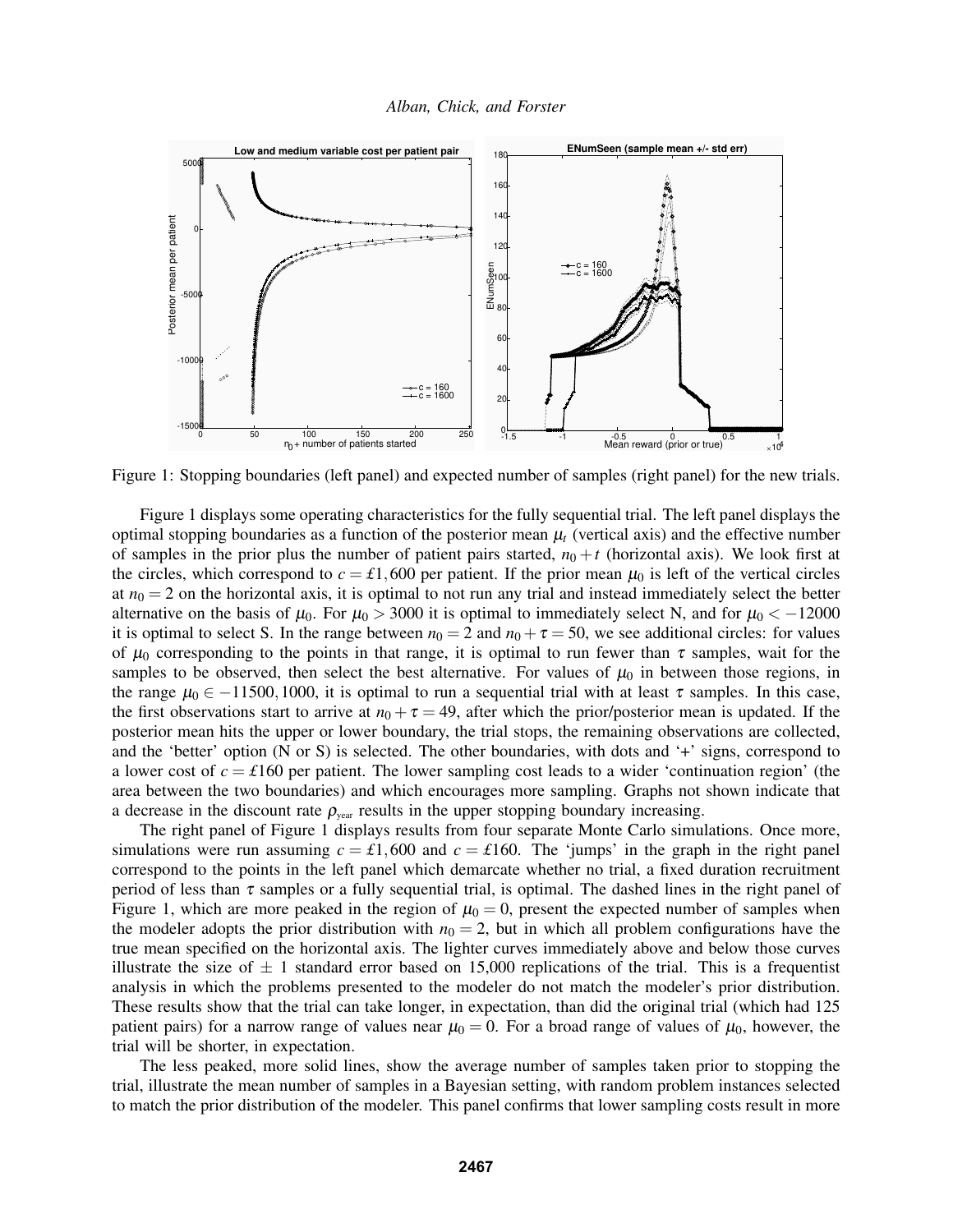

Figure 2: P[CS] for fixed duration trial with 125 patient pairs (left panel) and for new trials (right panel).

sampling, in expectation. It also shows that the mean number of patient pairs required is below the 125 seen in the actual trial, at least for the parameters selected in this analysis.

Figure 2 reports the probability of making the correct technology selection, P[CS], for a trial with 125 patient pairs, versus the P[CS] of the new trial presented here as a function of the prior mean. As before, the dashed lines correspond to sampling problem instances where the mean is exactly that of the horizontal axis (frequentist), and thus the P[CS] becomes approximately 0.5 when the mean is 0 for those curves. These can be used for power curves. The power of the new proposal is somewhat less: lower sampling costs increases power due to an increase in the expected number of observations. The more solid lines correspond to assuming the horizontal axis has the prior mean and that nature gives problems which match the modeler's prior distribution (RPI). The P[CS] for the true trial with RPI drops down to approximately 95% (left panel), and drops further in the right panel. The P[CS] drops particularly in the area where the upper stopping boundary drops due to the discount factor being positive. Despite having a somewhat lower P[CS] relative to the fixed duration trial (which tends to sample more), the sequential sampling procedure does better than the fixed duration trial for maximizing INMB (graphs not shown due to space limitations).

# 5 CONCLUSIONS

There are numerous opportunities for the clinical trial design field and the simulation optimization field to cross-fertilize. This paper explored the extension of certain one-stage Bayes' optimal trial designs to fully sequential trial design. We showed that this can be done in a computationally feasible way for an application to a pragmatic clinical trial carried out in the UK NHS which was not immediately amenable to a fully sequential analysis using existing techniques. In particular, this work shows how a sequential trial can account for (i) scenarios where the two treatments tested are both used in existing practice, and evidence is to be collected as to which is the more appropriate, as is the case for the ProFHER trial, (ii) the relationship between the rate of recruitment and the incidence of a condition in the population, with either online or offline learning, for patients in and not in the trial, (iii) tradeoffs in the cost of sites and the expected value of information for sampling, when future benefits to patients and the cost of the trial are to both be considered.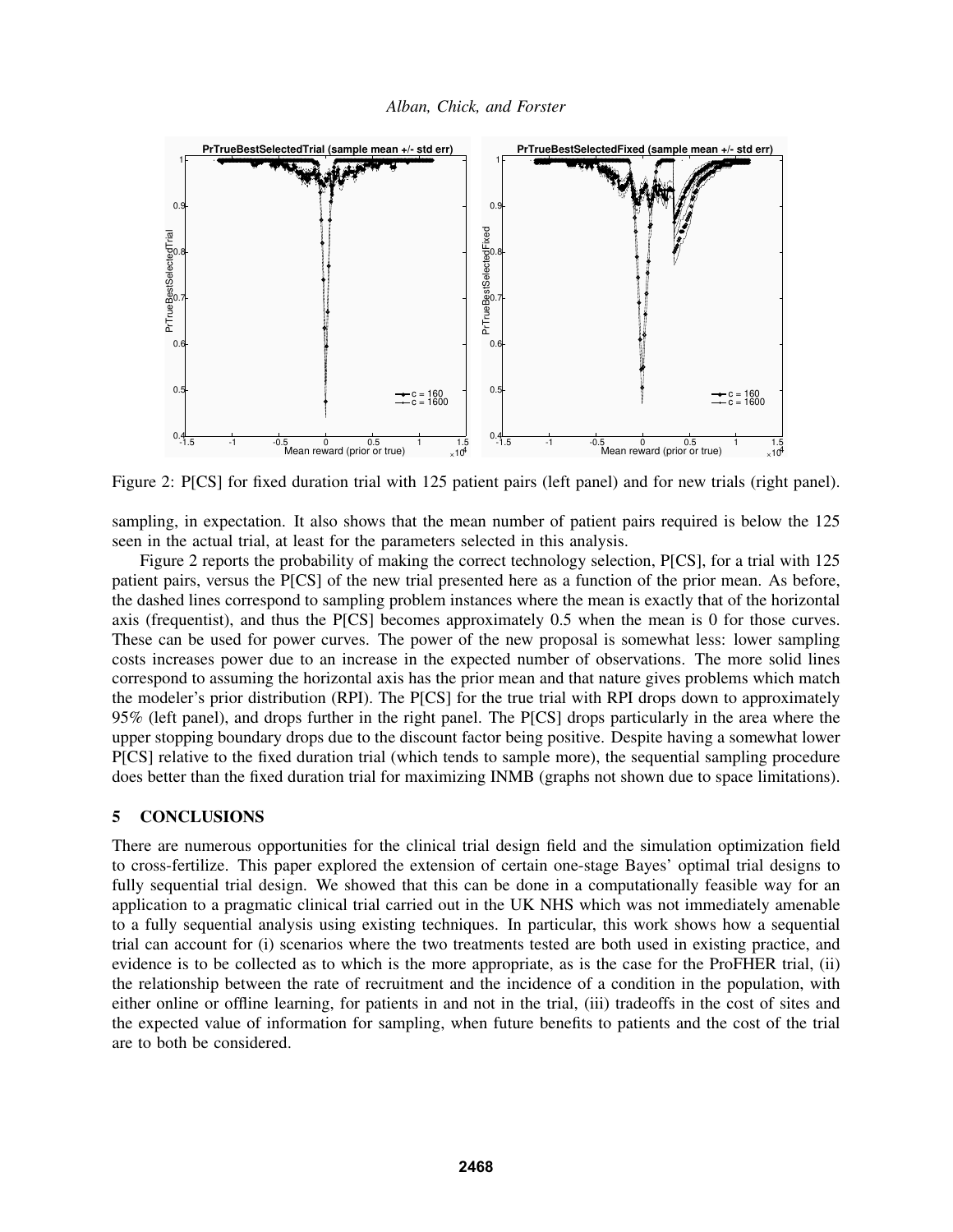## ACKNOWLEDGMENTS

The authors thank Stephen Brealey of the York Trials Unit, University of York, and other members of the ProFHER team, for helpful discussions and assistance in preparing the parameter values used in this manuscript, Alban et al. (2018) and Forster et al. (2018). Alban and Chick acknowledge the support of the European Union through the MSCA-ESA-ITN project (676129).

## **REFERENCES**

- Alban, A., S. E. Chick, and M. Forster. 2018. "Value-Based Clinical Trial Design Using a Bayesian Decision-Theoretic Approach". *Discussion Papers /18, Department of Economics, University of York*.
- Bechhofer, R. E. 1954. "A Single-Sample Multiple Decision Procedure for Ranking Means of Normal Populations with Known Variances". *Annals of Mathematical Statistics* 25(1):16–39.
- Branke, J., and C. Schmidt. 2004. "Sequential Sampling in Noisy Environments". In *Parallel Problem Solving from Nature*, edited by X. Yao et al., Volume 3242 of *LNCS*, 202–211. Berlin: Springer.
- Brennan, A., S. E. Chick, and R. Davies. 2006. "A Taxonomy of Model Structures for Economic Evaluation of Health Technologies". *Health Economics* 15(12):1295–1310.
- Chen, C.-H., E. Yücesan, L. Dai, and H. Chen. 2010. "Efficient Computation of Optimal Budget Allocation for Discrete Event Simulation Experiment". *IIE Transactions* 42(1):60–70.
- Chick, S. E., M. Forster, and P. Pertile. 2017. "A Bayesian Decision Theoretic Model of Sequential Experimentation with Delayed Response". *Journal of the Royal Statistical Society, B* 79(5):1439–1462.
- Chick, S. E., N. Gans, and O. Yapar. 2018. "Bayesian Sequential Learning for Clinical Trials of Multiple Correlated Medical Interventions". https://ssrn.com/abstract=3184758, Accessed 5 June 2018.
- Chick, S. E., and K. Inoue. 2001. "New Two-Stage and Sequential Procedures for Selecting the Best Simulated System". *Operations Research* 49(5):732–743.
- Corbacho, B., A. Duarte, A. Keding, H. Handoll, L. Chuang, D. Torgerson, S. Brealey, L. Jefferson, C. Hewitt, and A. Rangan. 2016. "Cost Effectiveness of Surgical *versus* Non-Surgical Treatment of Adults with Displaced Fractures of the Proximal Humerus". *Bone and Joint Journal* 92-B(2):152–159.
- Eckermann, S., and A. R. Willan. 2007. "Expected Value of Information and Decision Making in HTA". *Health Economics* 16(2):195–209.
- FDA 2015. "Patents and Exclusivity". US Food and Drug Administration, https://www.fda.gov/downloads/ drugs/developmentapprovalprocess/smallbusinessassistance/ucm447307.pdf, Accessed May 18, 2018.
- Forster, M., S. Brealey, A. Alban, S. E. Chick et al. 2018. "A Bayesian Decision-Theoretic Model of a Sequential Clinical Trial: Application to the ProFHER Trial". *Discussion Papers /18, Department of Economics, University of York*.
- Frazier, P., W. B. Powell, and S. Dayanik. 2008. "A Knowledge-Gradient Policy for Sequential Information Collection". *SIAM Journal on Control and Optimization* 47(5):2410–2439.
- Gold, M. R., J. E. Siegel, L. B. Russell, and M. C. Weinstein. 1996. *Cost-Effectiveness in Health and Medicine*. Oxford, UK: Oxford University Press.
- Handoll, H., S. Brealey, A. Rangan, A. Keding, B. Corbacho, L. Jefferson, L.-H. Chuang, L. Goodchild, C. Hewitt, and D. Torgerson. 2015. "The ProFHER (PROximal Fracure of the Humerus: Evaluation by Randomisation) Trial-a Pragmatic Multicentre Randomised Controlled Trial Evaluating the Clinical Effectiveness and Cost-Effectivesness of Surgical Compared with Non-Surgical Treatment for Proximal Fracture of the Humerus in Adults". *Health Technology Assessment* 19:1–280.
- Handoll, H. H., A. Keding, B. Corbacho, S. D. Brealey, C. Hewitt, and A. Rangan. 2017. "Five-Year Follow-up Results of the PROFHER Trial Comparing Operative and Non-Operative Treatment of Adults with a Displaced Fracture of the Proximal Humerus". *Bone and Joint Journal* 99-B:383–392.
- HAS 2012. "Choices in Methods for Economic Evaluation". Haute Autorité de Santé, https://www.has-sante. fr/portail/jcms/r 1499251/en/choices-in-methods-for-economic-evaluation, Accessed May 1, 2018.